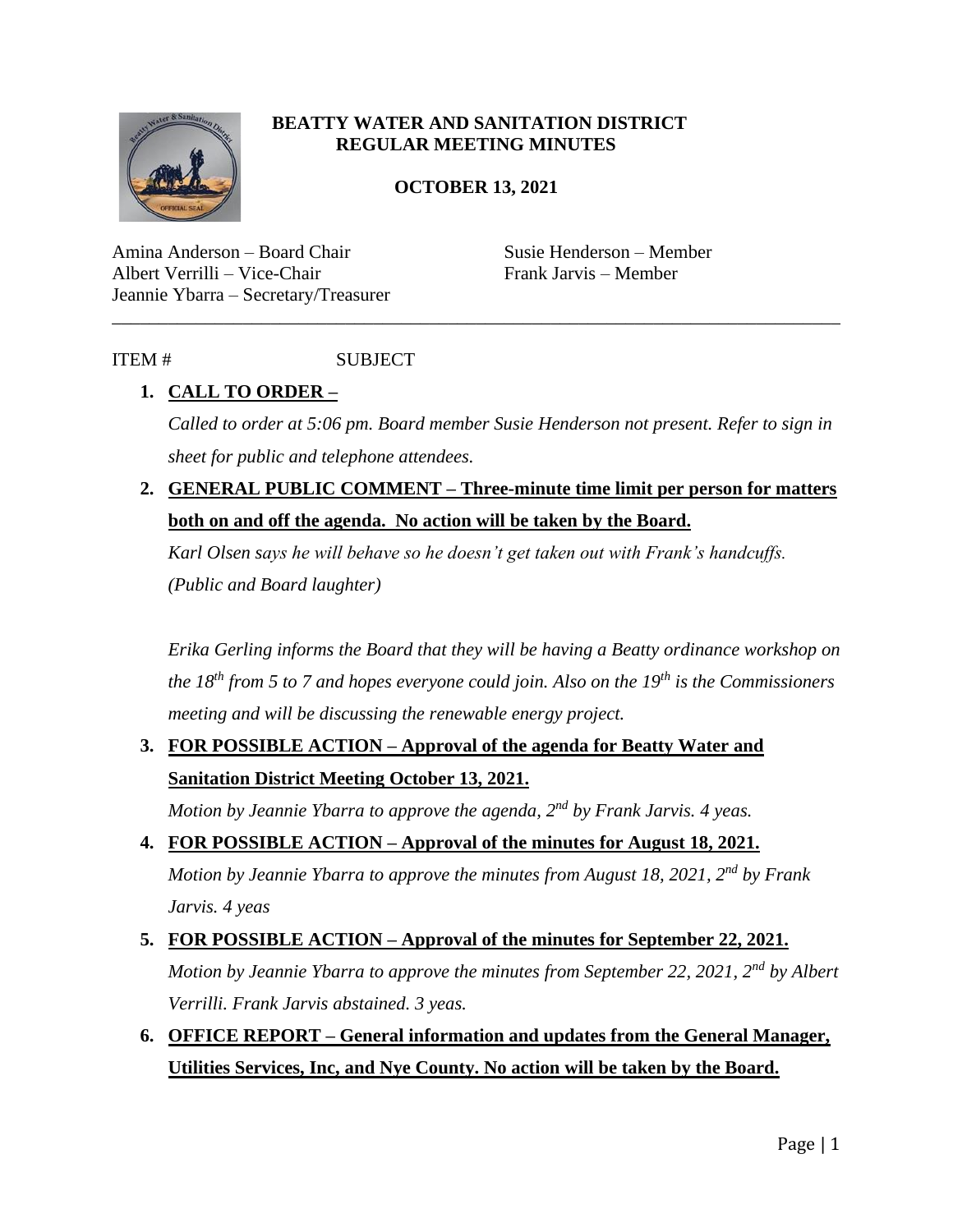Lance Goodman says there was a couple service leaks that have been taken care of. *There is also a leak from the line going out to EW-4 to the plant on a bell joint. It is coming out of the gasket. Floyd's had a bell repair clamp but the bolts were a bit short. Repair should not take longer than a day. Amina asks how bad the leak is and Lance says it is a steady drip. There's a couple of other spots that look like they might have the same issue going on. Letter and pictures have been sent to the State for the extension given October 1st to complete Sanitary Survey. Have not heard anything back yet. Started putting in the items for the NV Recover, each one has to be a different deal and will take a little bit. Lance says he did pass his Treatment 1 and has to be an OIT (Operator in Training) for 6 months then can do a full. Albert had a follow up question from the town meeting of getting a list of all the viable meters. Lance said it could be just going through old billing or going out and marking during the next meter reads. Albert said that if we look at the old billing, we can start a list of them. Teresa mentions that there is a list that Rob had on the computer and also the Inhance has old accounts that weren't active and weren't transferred over to the new system. Albert said getting it all on a spreadsheet we can manipulate the data for a lot of uses. Franks says that we could also keep a running tally of anything that could be a liability. Something to have with all the general information.*

# **7. FOR POSSIBLE ACTION – Discussion, Deliberation and Possible Decision on approving quote from Gen-Tech of \$7341.00 for repairs on 3 backup generators and all matters pertaining thereto.**

*Jeannie begins with saying that she believes are for the other generators. Last time it was for out at the sewer ponds. Lance says it is for the sewer ponds; the front seal was*  leaking. The block heater was for the Water Treatment Plant and the radiator was for the *Booster. Motion by Jeannie Ybarra to approve the quotes, 2nd by Albert Verrilli. 4 yeas.* 

# **8. FOR POSSIBLE ACTION – Discussion, Deliberation and Possible Decision on approving quote from McCrometer of \$6134 for replacement of the influent wastewater meter and all matters pertaining thereto.**

*Jeannie asks if the cost is because the part is discontinued? Lance tells her the one we have is discontinued. The only problem with it and they just don't make it anymore, is the display. It has the totalizer that we use for the State reports. With it going out we have to*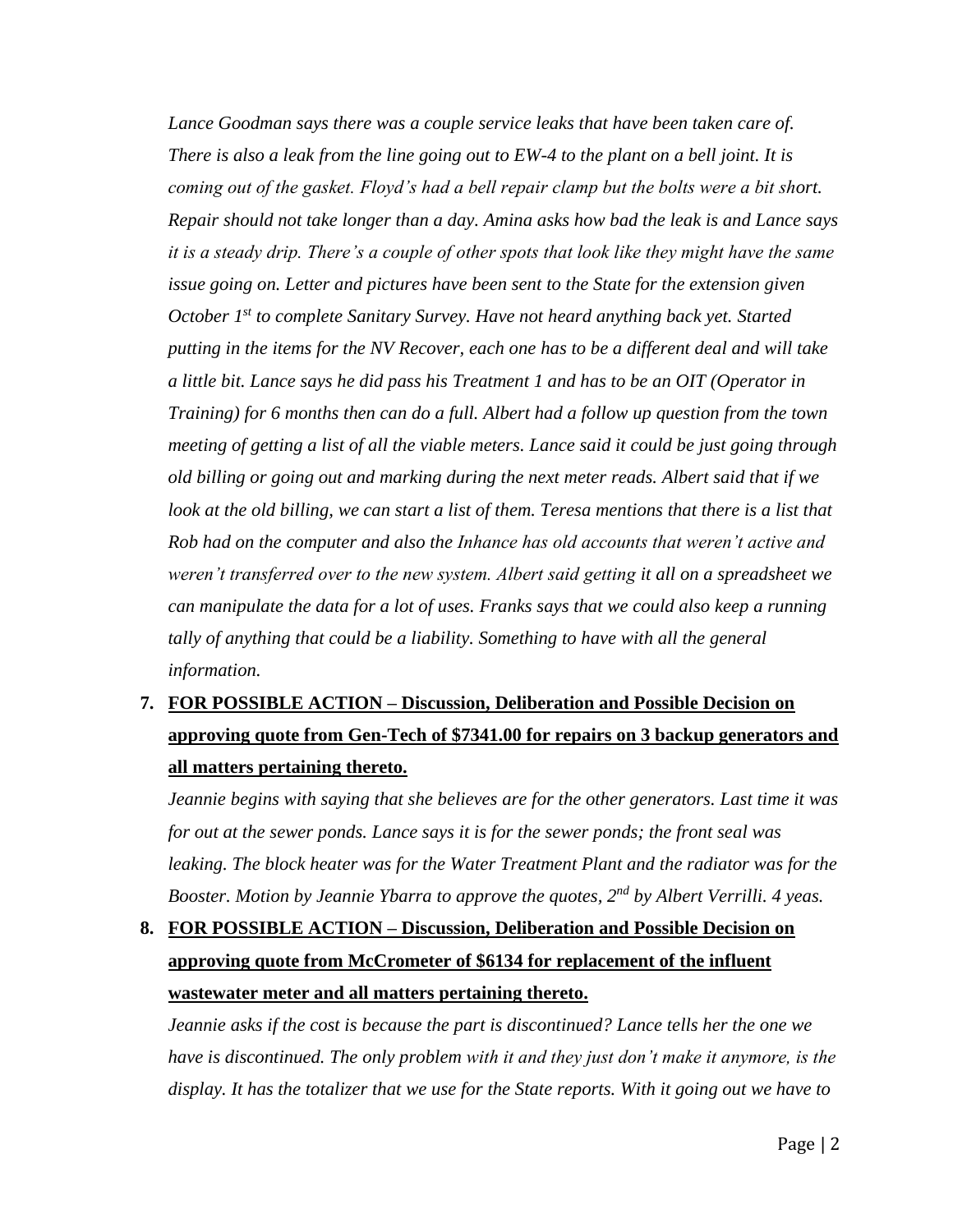*get a whole new set. Jeannie Ybarra motions to approve the purchase of the McCrometer for \$6134, 2nd by Albert Verrilli. 4 yeas.* 

### **9. FOR POSSIBLE ACTION – Discussion, Deliberation, and Possible Decision on the lease agreement with Corvus Gold for temporary leasing of District Water Rights.**

*Amina says this is draft #7. Jeannie asks if this is the final? Amina replies with saying it is. Albert says he has a large question about it. He says that Corvus is now merged and we are signing a contract with Corvus but is merging and being taken over by Augusta Gold, seems there is a disconnect. Frank says they answered that. Amina asks Mike Young if he would like to touch base on it again. Mike tells Albert that they are still in the process of everything and that he went to Augusta directly to talk about that and was told Corvus Gold will still be its own company, the owner would be different. Corvus Gold Nevada Inc will still exist post closure of the transaction. Any transfer language basically is covered in the agreement under that scenario, but it cannot be transferred from Corvus to Coeur or any other company. Albert said he is fine with the transfer of that but we were promised certain things and data and whoever is in charge of that day-to-day stuff, we need to make sure all our Is are dotted and Ts are crossed cause if something happens and for some reason it has to be interrupted, I don't think that'll be the case, but we have to know our authority and with whom we have the agreement. If that can be simplified and some summaries, I personally would like to go ahead with that. Amina yes, they do cover that in the agreement. Jeannie says she thinks they have jumped through hoops for what we have asked for and was okay with the last agreement. Jeannie motions to sign version 7… Frank asks if there's any comments. Karl Olsen asks what version 7 is. Jeannie goes into detail of the changes, final changes with some of the wording and questions about the extension of lease, any problems or drawdowns where it can be stopped. Jeannie mentions that Beatty Water's attorney did review the previous one and said the wording looked good. Albert was happy to hear that it has been looked at and reviewed. Kevin Emmerick asks where they are going to do the pumping and how much water, he heard it was up North. Jeannie says the max they pump is 125 acre-ft a year. They feel that's high and don't believe it going to take that long. That it should be around 20 days. There's a map of the area. Kevin asks if this is a test if they are going to be going into the other basin? Frank responds with saying that it is for dewatering and it*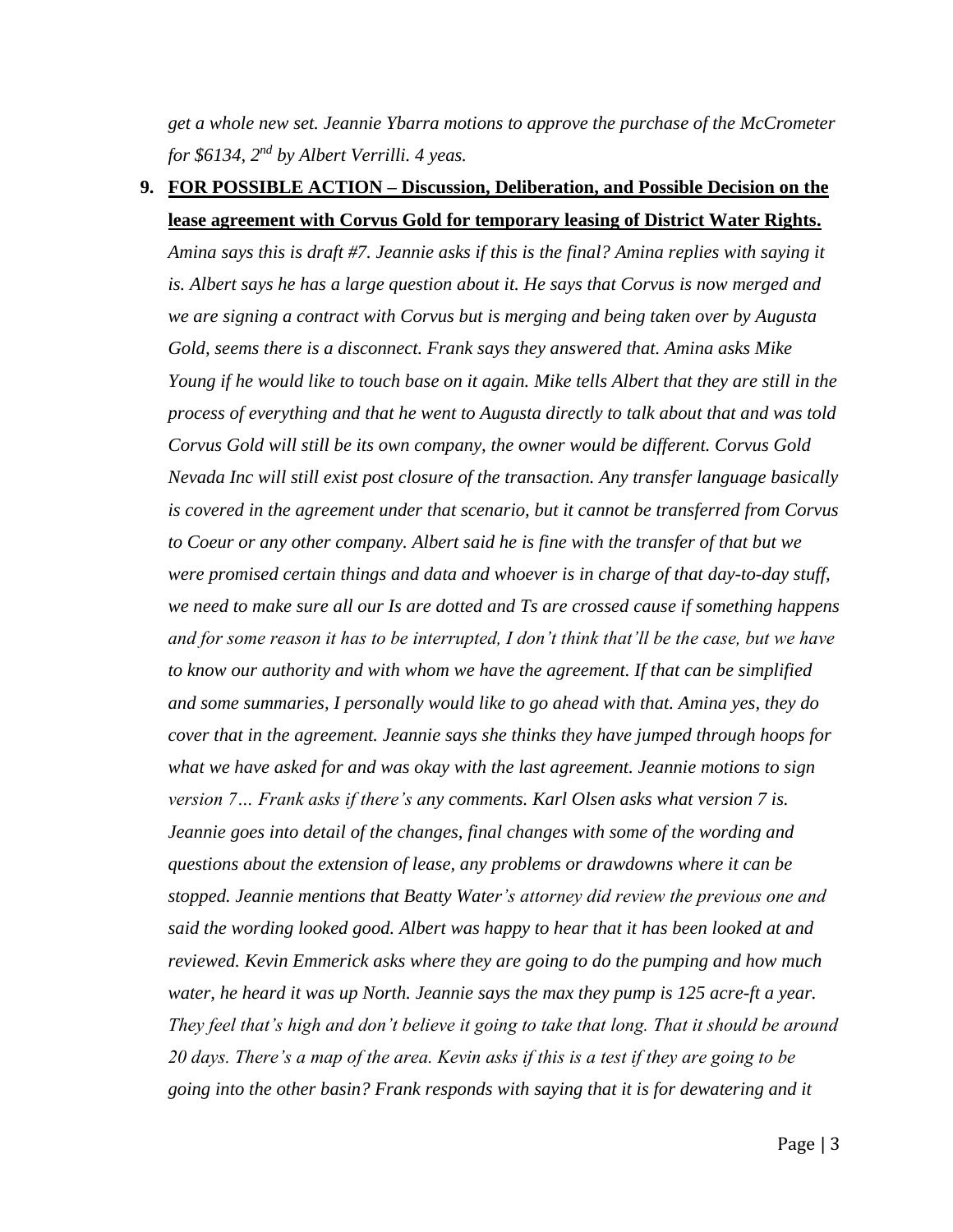*will be where their pit is located in Yellowjacket. Mike says correct, they are 8 miles North of Beatty on 95 and the existing well is approximately a mile West of the highway. Kevin asks if they are getting permits? Jeannie says it's all being permitted and everything has to be permitted through the State. Kevin asks if anybody is worried that the this is going to bring the water level down. Jeannie says there is always that concern and the wells … Kevin interrupts and says he is very worried about it. He says its Corvus Gold and they have a goal and that is to mine; they're not worried about us and that seems like a lot of water. He asks if we can go to the State and ask if they can open it up to more public comment? Frank says that is why they put it in the agreement that if we begin to see a major drawdown and see that it is affecting our well outside of town, we can stop it. Jeannie mentions that most of the water comes from EW-4 and that the other two are our good wells that we use for blending. She says she doesn't think there is going to be an effect that they we can see within the town with the long-term effect. Kevin says the town district goes way up there, so they are part of the town too. Jeannie said right, you are part of Beatty just not part of Beatty Water and Sanitation. Karl says that he did some reading and they have two wells and one is a monitoring well to see the water drawdown, so if all of a sudden, they start dropping they're going to see it first before Indian Springs. Jeannie said correct and they also have sounders to see when it starts. Kevin asks who monitors for our wells? Lance said the reads are done once a month, but he already spoke with Andy and Jeremy and every Tuesday when they do the weekly reads, they will go ahead and sound them. Karl asked this agreement is different and has nothing to do with the 10 rights they are trying to move? Jeannie said correct. Karl mentions again his comment is not meant to be controversial, but when they make an agreement like this, I couldn't believe what they are charging in California, Colorado, Idaho, I couldn't find much on Nevada, but they are getting really good money far above the \$60,000 for that many acre-ft. Lance said that from what he looked at, that price is way lower, the price that they charge in other states is way lower than what they want to give us. From what I could tell it was pretty fair. Jeannie says what we are also getting out of it is all the information from their hydrologists from the wells they are doing the studies at. There's also been talk about possibly having the wells handed over to us when they are done. Amina asks Mike if her understanding is correct, that it is 750 gal./min. 24*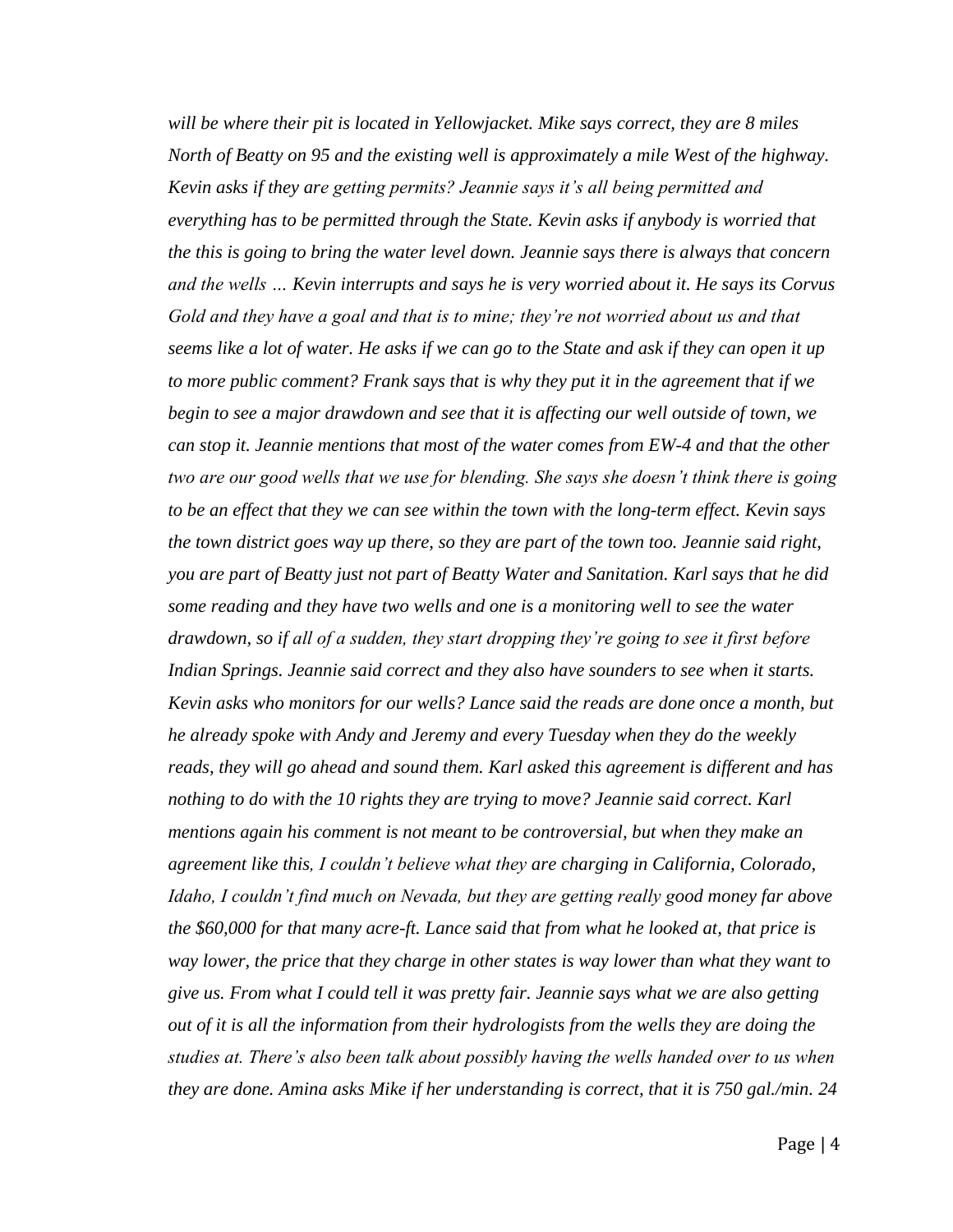*hours/day for 5-20 days. Mike said correct. They have been working with the hydrologist on what time flowrate and timeframe would look like and as of right now the plan is to extract 75 acre-ft from each well from two different tests. They would like to see it go as long as 28 days with a lower rate. We looked at going at a higher rate but are having a hard time finding a pump that could get us up to those higher flowrates. The last conversation I had with them we were looking at 600 gal./day for 28 days. We fell back from the rate and extended on the length to extract the same amount of water. Jeannie said it's not a complete loss of water, isn't there a recapture on it? Mike said it will be allowed to infiltrate into the alluvium. When we did the previous test, we monitored that to see how far the water would flow out before it disappeared. Of course, there is evaporation but with the one test we did see at 300 gal/min it didn't go far into the alluvium before it was gone. A good portion will go back into the ground, but at this time of year likely this is going to happen I'm hoping in December could go into January. Not as much evaporation. Kevin asked if someone could explain what they are doing? Frank explains as to what Corvus is doing. There is conversation back and forth between public and board. Laura Cunningham asks if she could see a map of the area and that her ranch is one of the closest to the area. Amina tells Mike there are concerns about their domestic wells outside of town being impacted before our municipal wells. Laura said they have a spring they get their water from. Kevin says they actually asked to test their well and they said no. Amina asks if there is a way to address that? Mike said they would be happy to monitor anyone's well if it's in the vicinity of where the pump test is; if they could get permission of the owner. It's obviously more data for us. The hydrologists don't believe it's going to be very far at all, but until we do the test we don't know. The data we collect from this test is specifically used for the ground water model that we put together as part of the base line data collection and to support permitting. One of the key things is to know if pumping this water affects and how it affects the ground water system. Before we go and open up a mine, we need to know the answers ahead of time. Kevin said what if you're doing a test and hypothetically it doesn't rewater? Do bring water elsewhere? Do you bring massive water trucks to start recharging the aquafer? Sounds a little risky to me. How do you fix that? (There is too much noise to hear what Mike said in the beginning.) Mike continues with saying that as we go down the road, we got to have*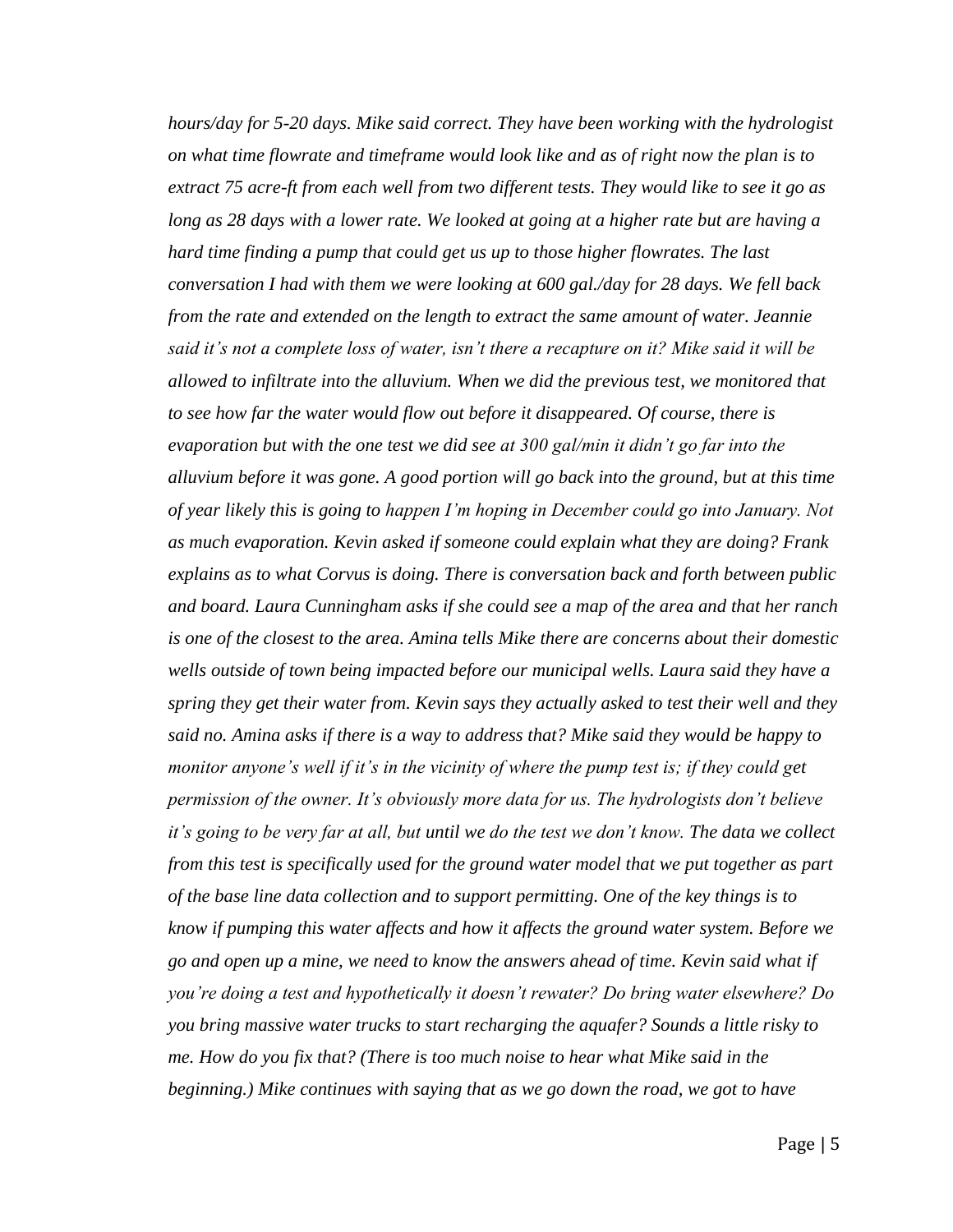*water rights to extract water, it's the law in Nevada, this step here is getting a water right so we can test and see what we can find out. When we do that test, we will be able to answer all those questions that you are asking, we are trying to get to that same answer. Erika asks if the test will tell us what the recharge is as well? Mike says yes it will, that is the data we should be able to get from this test. Conversation breaks out about how at first it was water from Sarcobatus and now it's Oasis Valley. Kevin said the state does not know about Corvus wanting to do these tests and that Mark Buetner does not know about it. Amina said that he knows, there has been multiple correspondence. Kevin said how long ago did he know? When he spoke to him, he didn't know and there should be some kind of knowledge about it with the state. Amina said she doesn't think the state would actually know about it unless the permit actually crossed their desk if that makes sense. Jeannie said and they can't get their permitting until they get their approval from us. She goes onto say she feels comfortable because they don't have to wait the 30 days if something happens to stop it and we are going to be checking it weekly now. Kevin said he's worried that soaking back through the alluvium, is that really going to make it back into the aquafer? Just dumping into the ground doesn't necessarily put it back into the aquafer. Karl said is there a way to measure it? Somewhere there should be a way to check. We haven't had a significant amount of recharge in a while. All these things should be taken into consideration and it's not stopping the mine, maybe it's they don't go the way they going to go and a lot of people around town, they keep comparing it to Barrick and this isn't Barrick. This makes Barrick look like a mouse hole compared to what these guys are going to do, so we can't go back and say this worked with Barrick. A lot of things have changed since then, that's 21 years ago. Everybody should kind of be concerned that this is going to work. Instead of a 5x3 mile pit they only do a 2x1 mile, whatever is feasible to mine that will keep our complete aquafer intact. Jeannie says she doesn't feel great about it, but most of the water comes from EW-4, yes the water up there is very valuable to us but I mean at this point we already agreed to do the deal and they have made all the changes to the agreement we have. The only thing we can do it monitor it and see that nothing happens. Laura says if she can come to us if something starts happening to their spring to get it to stop. Jeannie said yea, they also said they would monitor your spring to make sure there isn't a drawdown. Kevin goes to say they*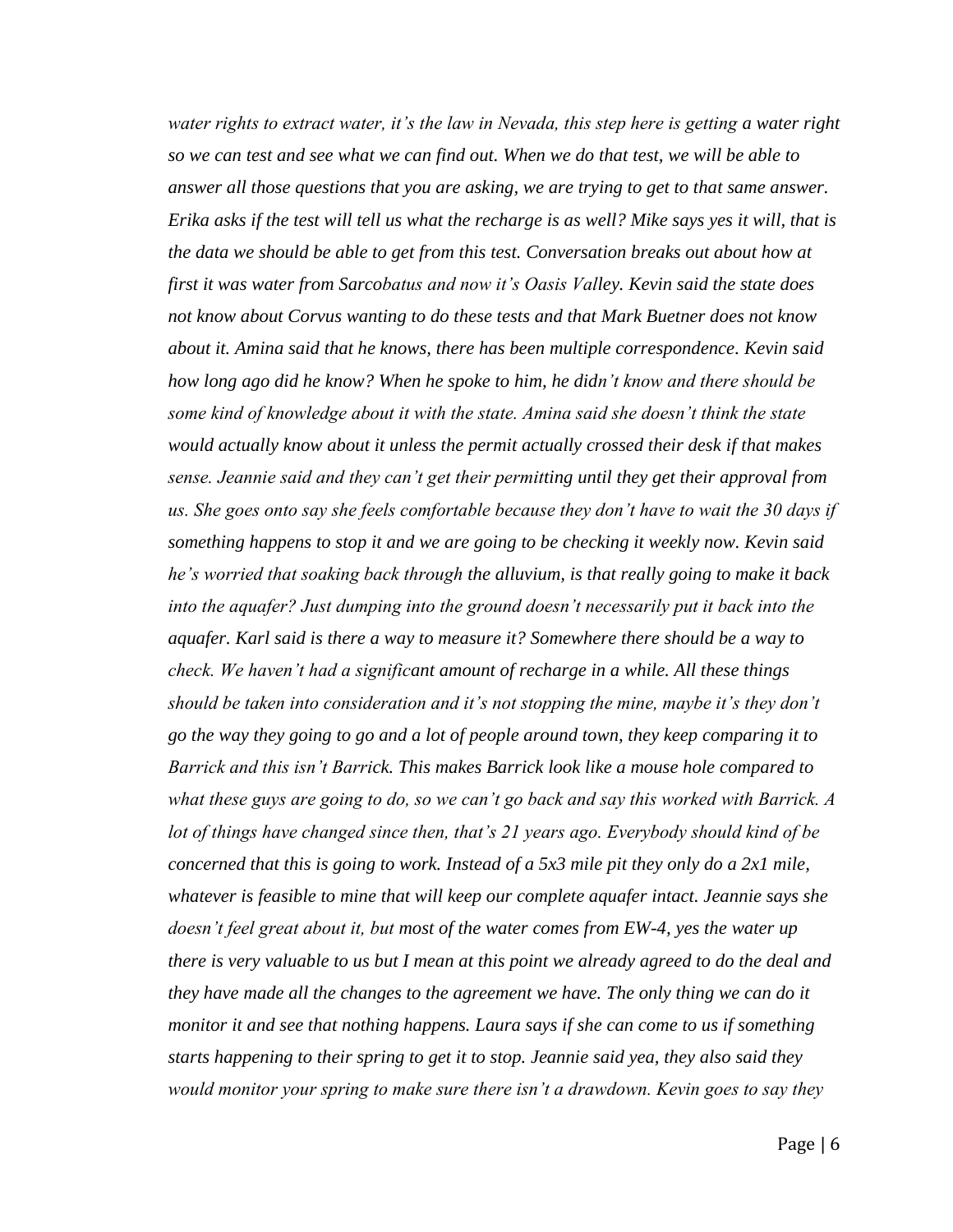*don't trust Corvus and want a third party. Frank comments in and says they have a social contract to operate, they don't want to drain your springs and wells, they don't want that*  to happen, that is a negative implication for them and that will affect them negatively in *the permitting so they want to be a good neighbor. There is no benefit to them to affect your water. Kevin says he's worried because mines like these hire very good lawyers, how do we know the lawyer isn't going to come back and say the drawdown is due to natural drought. He has seen this happen a lot with corporations and would encourage the board to be weary and get a third party. He begins to talk about the history of Corvus. Jeannie said for your well if you want to have a third party come in and monitor it you can do that. If you see any kind of drawdown, you can call Corvus directly and speak to them, but there isn't much we can do for that. Frank says that the contract reads our (Beatty Water) wells. Lance says the permits are attached to Well 2 and 3. Jeannie asks Mike about the permits on Exibit A. Mike said those are the two water rights permits that have an excess amount of water assigned to them that is not being used and so when I went through your water rights those two have more than enough to temporarily change point of diversion on and of course revert back when we are done. Laura asked if these weekly readings will be posted? Jeannie said they will be updated at the board meeting but they could ask Corvus if they can post. Laura said well, they should be posted publicly they ranches up there are the ones whose going to be impacted. Mike said yes, we would be happy to work with anybody that is interested obviously. So, when we do the test we monitor continuously, so I know Lance talked to the guys about doing it weekly and we might want to help you guys do it more than weekly since it is for a short period of time. Anything we see is changing we would like to know right away. If it takes more effort for your guys, we will find a way to compensate for that. We can find a way to post the data daily or every couple of days and we can post at the Beatty Water District office. Jeannie says she has a motion on the table, Frank Jarvis 2 nd. Albert asked if we could restate the motion. Motion by Jeannie Ybarra to sign the agreement after all the changes made (Version 7). Amina says she thinks we should have the springs monitored out there and she would hate to be the cause of someone's loss. Jeannie said yes, but they don't want them (Corvus) on their property though. Amina said like Crystal Springs. Karl said that when they looked at the map, Crystal Springs would be a good one to monitor. Frank*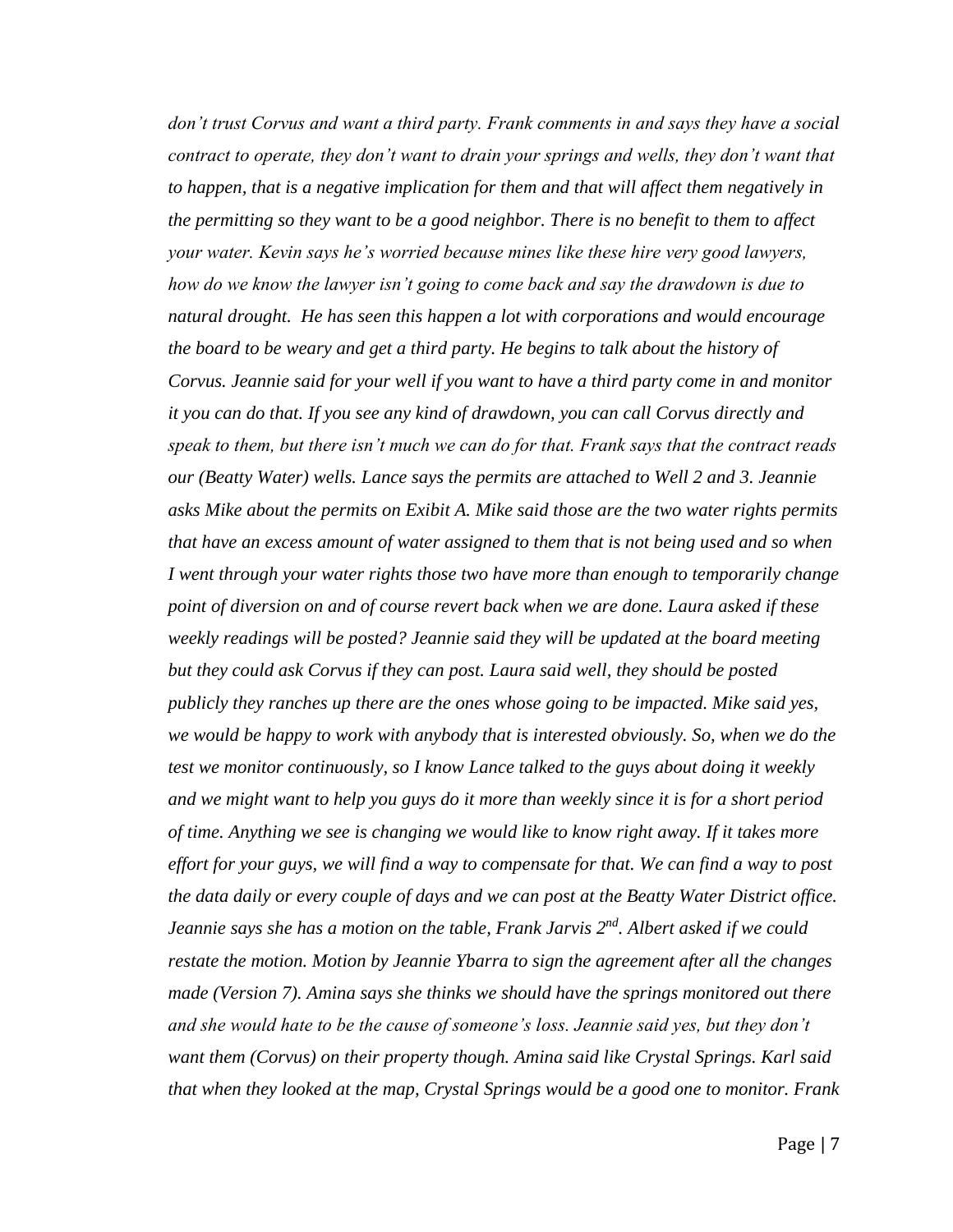*said that might be something that happens through the state because we are leasing water rights. 4 yeas.* 

# **10. FOR POSSIBLE ACTION – Discussion, Deliberation, and Possible Decision on approving of the insertion of Neighbor-to-Neighbor Flyer into the next set of water bills going out.**

*Jeannie said Dee Bryan had reached out asking if we could possibly insert their file in our next billing. The reason I feel like this would benefit us is, what it is, is they are working with Corvus, Ashanti and the VFW with Neighbor-to-Neighbor to do a clean up on November 6th and wanted to know if they could put these in our next water bills that go out and since we have a lot of people with junk in the alley ways on top of meters this could be beneficial to the water company. It's not going to cost us any extra money, they're going to supply the flier and they will just go out with the bills. Frank asks if there are any issues? Teresa and Lance say there isn't any. Frank asks where do we draw the line? I have no issue with this as long as it's non-profit and beneficial to the community and government related, does that sound reasonable? Everyone agreed. Motion by Jeannie Ybarra to agree to insert flier at our next billing, 2nd by Frank Jarvis. 4 yeas.* 

# **11. BOARD MEMBER REPORTS/COMMENTS – General information and updates from board members. Announcements or topics / issues proposed for future workshops and agendas. No action will be taken by the Board.**

*Frank Jarvis apologizes for missing the last board meeting. He also is on the VEA board and ran long.* 

# **12. FOR POSSIBLE ACTION – Schedule next Board of Trustees meeting date and time.**

*Scheduled for November 17, 2021 @ 5:00 pm.* 

# **13. GENERAL PUBLIC COMMENT – Three-minute time limit per person for matters both on and off the agenda. No action will be taken by the Board.**

*Karl Olson says he would like to thank the Board for taking in all the input and giving it a lot of thought because it all is pretty important.* 

*Dee Crawford says she will like to say thank you and hopefully a lot of people respond.*